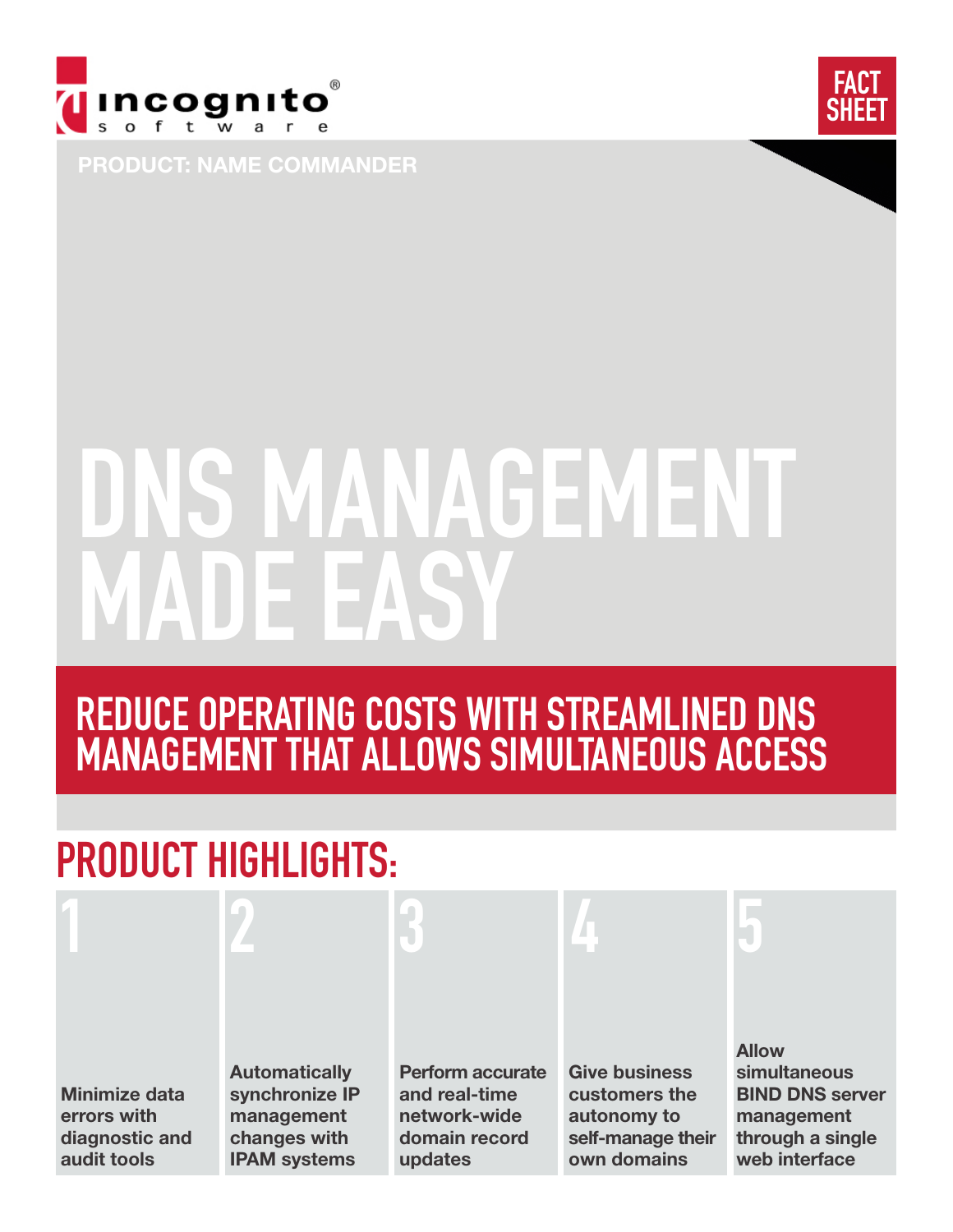### TIAN MANAGEMENT WITH RELIABLE DNS AUTOMATION CUT DOWN THE TIME SPENT ON DNS



*Name Commander centralizes DNS management allowing simultaneous user access while automatically propagating changes to all of your BIND servers.*

> V **DNS** is a critical part of your internet infrastructure and maintaining DNS configuration accuracy is a primary concern. As a result, IT and provisioning staff often spend countless hours editing complex DNS server configuration files and ensuring the files are homogeneous across multiple physical servers. By automating these repetitive tasks, you can reduce the cost and burden of DNS management.

 Minimize errors with Name Commander, a DNS management system with a centralized web GUI to help you easily manage multiple BIND servers. It improves the

consistency, quality, and integrity of network and Internet data across millions of domain records and hundreds of thousands of zones. By automating repetitive DNS management tasks, Name Commander minimizes the cost of DNS administration while driving sustainable competitive advantage to your business.

 Whether you are looking to implement a greenfield DNS system or have an existing DNS environment, Name Commander flexibly supports both to help you streamline administration and management.